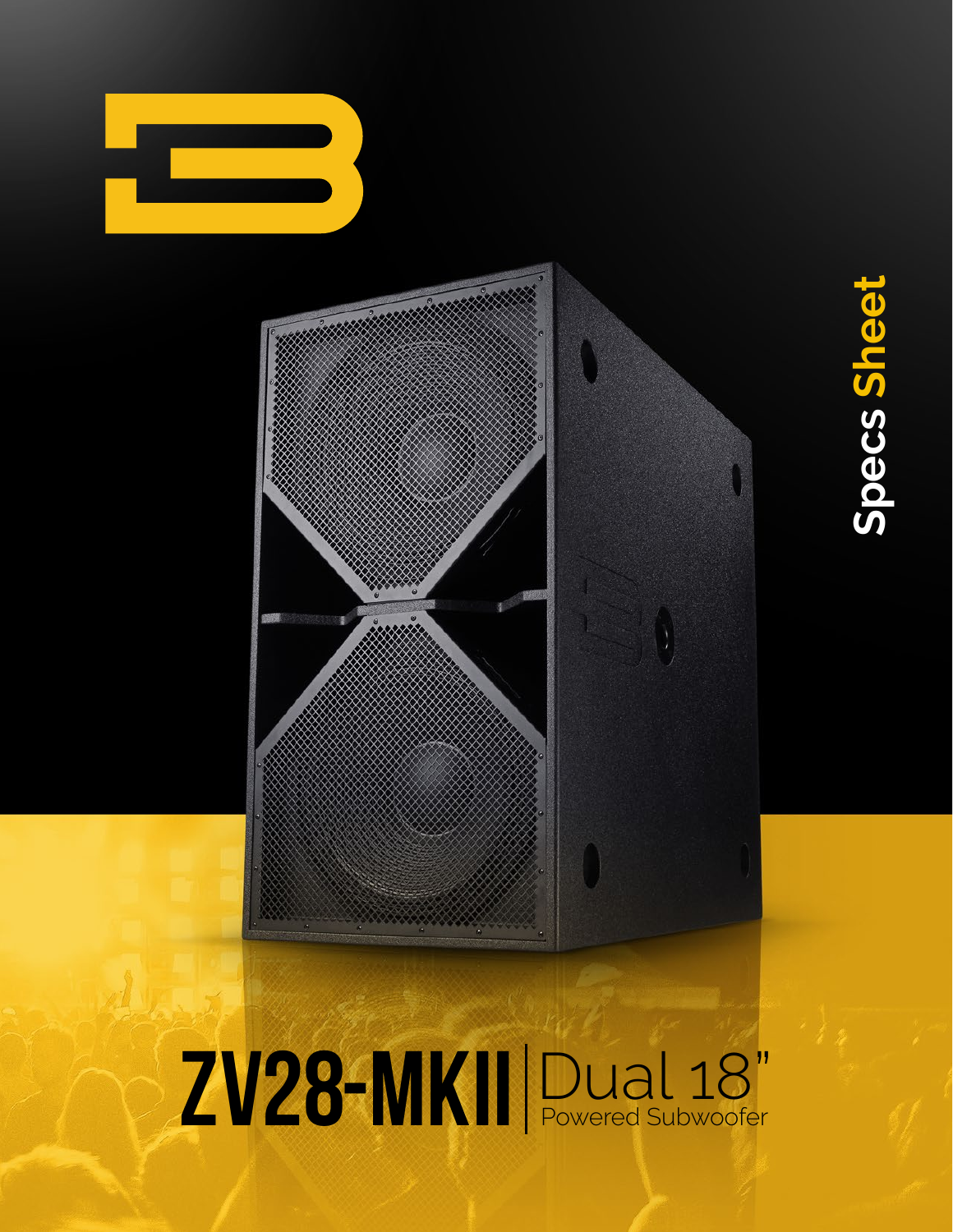

**Deepest High-Output Sub for its Size**

#### **Description:**

**The BASSBOSS ZV28-MKII Subwoofer delivers bass so low as to be at the very limits of human hearing. Notes that are simply not present with other subwoofers are fully realized by the ZV28-MKII, and frequencies that stress lesser subs are reproduced effortlessly and powerfully. The ZV28-MKII must be felt as well as heard to be truly appreciated.** 

#### Improved performance of MKII:

- Even More Deep Bass
- Increased SPL at very low frequencies
- Decreased distortion at very low frequencies
- Stiffer construction more bracing
- Stronger grill for improved protection.
- Bold new look!

**For super-low modern bass music, just two cabinets will produce exceptional levels of extraordinarily deep bass. The ZV28-MKII is designed to deliver an intensely physical experience for the audience. No other manufacturer produces a sub as powerful and low as the ZV28-MKII at a similar price point and physical size.**

**The ZV28-MKII was independently measured at Ultra Music Fest 2013 to achieve flat frequency response to 21Hz (-3 dB) at audience distance. A sub system of only sixteen ZV28-MKII Subs and eight Z5/D Subwoofers was used to create a legendary gig for close to 10,000 screaming fans. The ZV28-MKII utilizes extreme efficiency to supply ultra-high performance with very few subs.** 

**Includes a 4000W amplifier with integrated, comprehensive DSP. The ZV28-MKIIs are vented, direct radiating subwoofers with a large internal volume and a very low tuned frequency. Anti-standing wave baffles and pass-through dampers minimize upper resonances while very large ports maximize low frequency performance at high output. Protection systems and limiters control all manners of overload, including thermal, excursion and clipping.**

**The ZV28-MKII is optimized for full-power operation. It is designed to operate at full rated RMS power throughout its operating range while ensuring the woofers remain within their excursion and thermal limits.The ZV28-MKII delivers consistently flat frequency response, and a pair delivers response that is -3dB at 21 Hz. No equalization is required to achieve this response and it is available at high levels in realworld applications, continuously. The ZV28-MKII's sensitivity is achieved and maintained though careful optimization, the use of premium components and innovative, proprietary thermal management techniques. Thanks to the deep-bass sensitivity, the robust components and the prodigious power, massive low end is delivered on demand.** 

**The ZV28-MKII is not a paper tiger. Other subwoofers can be made to look similar on paper, but come up short in the field. Beware of loudspeaker systems that require processing to achieve their claimed frequency response. Those systems are still subject to the excursion and thermal limits of their drivers. Boosting low frequency EQ to achieve extended low-frequency response on specification charts isn't the way to deliver superior results at maximum power. In fact, boosting low frequency EQ is likely to result in excessive distortion or woofer damage at full power. Under those circumstances the system cannot be utilized at full power. If limiting is applied to avert such failure, that limiting prevents the realization of the claimed frequency response at full power.** 

**The ZV28-MKII's woofer cones are waterproofed. The cabinets are safe to use outdoors where they may encounter rain, in nightclubs where drinks may be spilled on them, or in dusty environments that may leave the drivers needing a thorough cleaning.**

**A two-year no-fault warranty is offered on the subwoofer drivers above and beyond the standard warranty. We are able to offer this extraordinary coverage due to the ZV28-MKIIs (and all BASSBOSS subs) innovative design and engineering which utilizes the best of current technology to virtually eliminate blown drivers.** 

**Engineered to work hard and continue to work where others fail. With the peace of mind afforded by plentiful, clean, undistorted output and comprehensive protection systems, you can confidently push the ZV28-MKII to levels and depths that would require more or bigger cabinets from other manufacturers.**

#### **www.bassboss.com**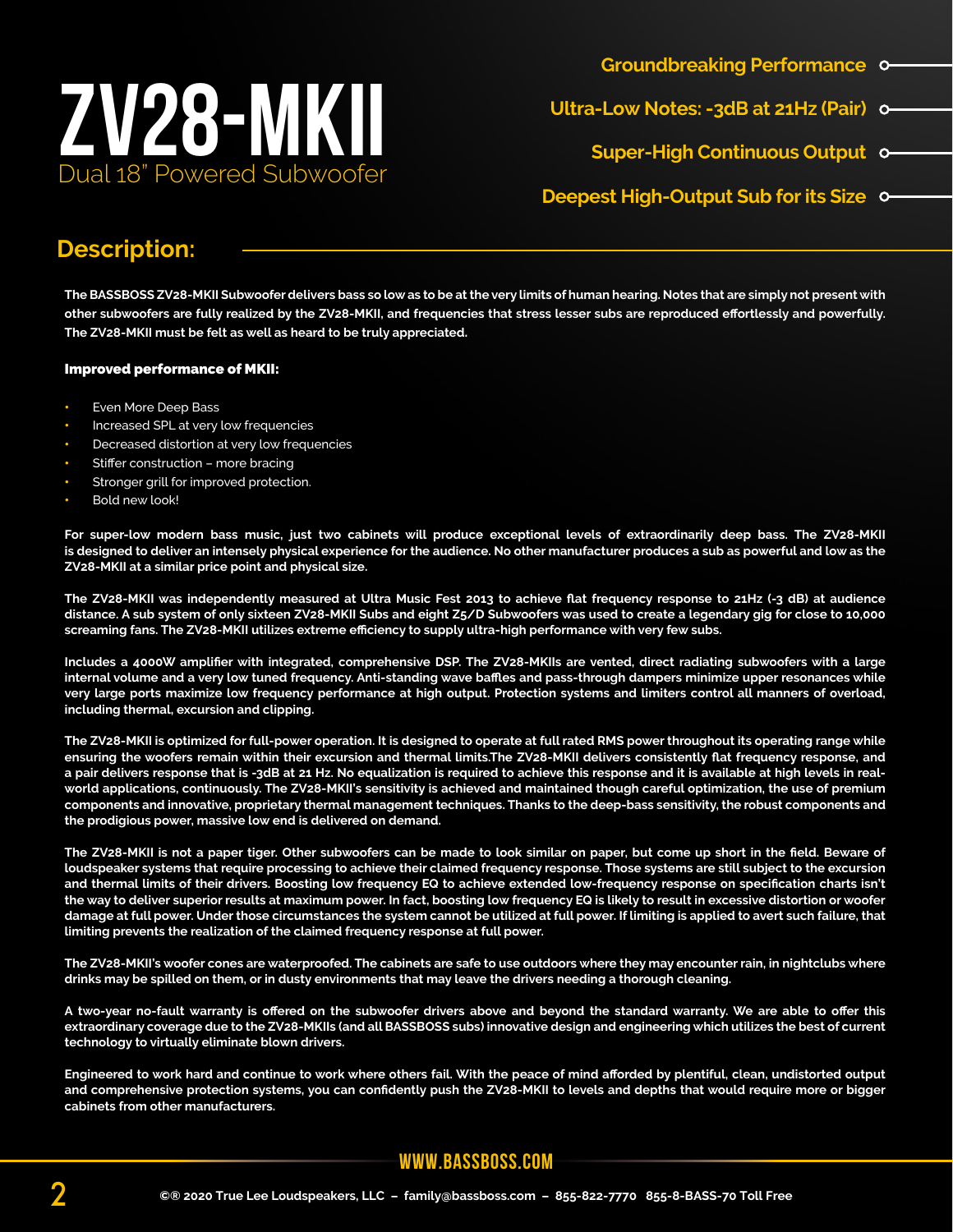### ZV28-MKII Dual 18" Powered Subwoofer

#### **Acoustical**

**Loudspeaker Description: Extended Low-Frequency Dual 18" Powered Subwoofer Frequency Response (±3 dB): 24 – 90 Hz Frequency Response, Pair (±3 dB): 21 – 90 Hz Maximum Sustained Output: 134 dB SPL, 1 meter, half-space (ground plane) Max SPL (Peak)\* 142 dB Nominal Dispersion (H° x V°): 360 x 360 – Cardioid mode available with multiple boxes**

#### **Electrical**

**Amplification: 4000 Watt Continuous RMS Class D Subwoofer Amplifier Processing: Integrated comprehensive DSP provides high pass, low pass, phase alignment and limiting Electrical Connectors, Amplifier: Neutrik powerCON input (Blue) NAC3FCA, Neutrik powerCON through (Grey) NAC3FCA Electrical Connector, Mains: Standard US 3-pin 120V electrical plug: NEMA 5-15 (Edison), Optional electrical plugs available,** 

**Voltage Operating Range: 90-132VAC, 55-65Hz Current Draw, Nominal: 564 W, 4.7A @ 120 Volts (typical, 1/8 max power) Signal Input Connector: XLR-F Signal Output Connector: XLR-M (pass-through only)**

#### **Physical**

| <b>Enclosure Type:</b>       | Direct radiating, vented enclosure, optimally tuned for extremely low frequency response      |  |
|------------------------------|-----------------------------------------------------------------------------------------------|--|
|                              | and excellent electrical conversion efficiency                                                |  |
| <b>Transducer:</b>           | 2 x 18" diameter (457 mm) neodymium motor woofer with 4.5" (115 mm) copper winding voice coil |  |
|                              | and 56 mm (2.2") peak to peak excursion, waterproof fiber composite cone                      |  |
| <b>Cabinet Construction:</b> | 18 mm Baltic Birch plywood, extensively braced. Equipped with 16 flypoints, 8 steel handles,  |  |
|                              | 2 pole sockets, 4 large rubber feet, and 4 interlocking foot pockets                          |  |
| Dimensions (HxWxD):          | 22.5" x 42" x 42" (57.15 cm x 106.68 cm x 106.68 cm) - 23.25" (59.05 cm) high with feet       |  |
| Net Weight:                  | 225 lbs (102 kg)                                                                              |  |
| <b>Shipping Weight:</b>      | 240 lbs (109 kg)                                                                              |  |
| <b>Exterior Finish:</b>      | Rugged, weatherproof, black textured, bonded high-pressure polyurethane coating               |  |
| Grill:                       | Perforated, powder-coated steel                                                               |  |
| <b>Pole Sockets:</b>         | $2(35$ mm $)$                                                                                 |  |
| <b>Handles:</b>              | <b>8 Steel Handles</b>                                                                        |  |
|                              |                                                                                               |  |
| <b>Optional</b>              |                                                                                               |  |
|                              |                                                                                               |  |

**including L5-30 and others, upon request.**

| <b>Flying Hardware:</b>                | Side-pull anchors and/or shoulder eye-bolts                                                                            |
|----------------------------------------|------------------------------------------------------------------------------------------------------------------------|
| <b>Suspension System:</b>              | 16 x 3/8"-16tpi threaded flypoints                                                                                     |
| <b>Amplification for Installation:</b> | Complete power package including DSP in two space rack chassis for<br>permanent installations                          |
| <b>Installation Version:</b>           | Available without handles and pole sockets                                                                             |
| <b>Transport Dollies:</b>              | Dolly cart with 4 locking casters and recesses to accept interlocking cabinet feet for transporting<br>1 to 3 cabinets |
| Covers:                                | Heavy-duty padded nylon transport covers for 1 or 2 cabinets                                                           |
| <b>Online Information:</b>             | bassboss.com/zv28                                                                                                      |

"Peak output is calculated using "industry standard" techniques. These calculation methods create theoretical specifications that are inflated over what can actually be<br>achieved. BASSBOSS real world output specifications a

#### **www.bassboss.com**